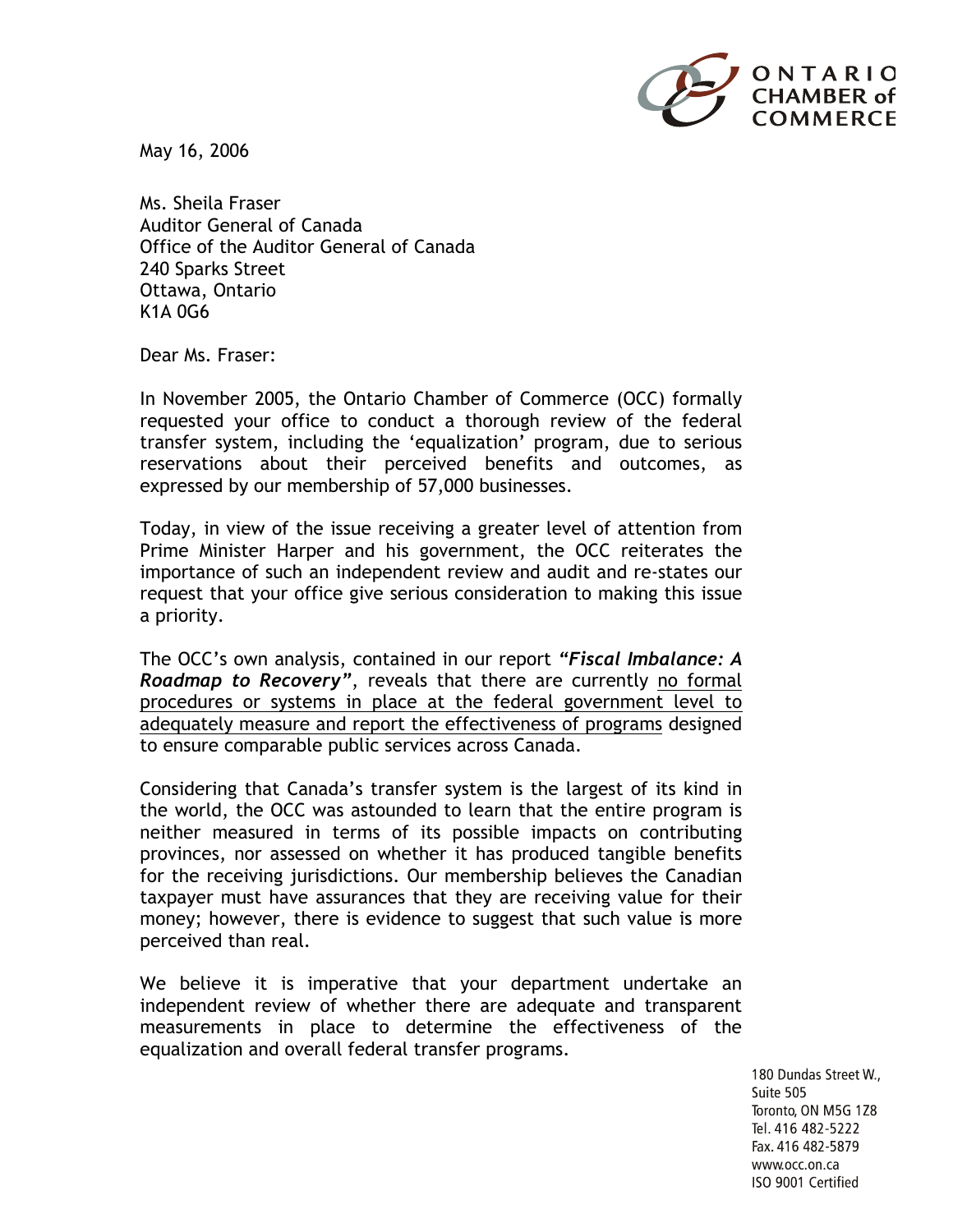The OCC considers the Auditor General's Act provides the mandate by which you may conduct a "performance audit" on the transfer system. We note with particular reference the Auditor General's own definition of "performance audits": "Examine management practices, controls and reporting systems with a **focus on results** (*our emphasis*). These audits examine whether government activities are being managed with due regard for economy, efficiency, and environmental impact, and with **measures in place to determine their effectiveness** (*our emphasis*)."

Based on extensive research, the OCC is convinced that such standards, controls and reporting systems are not in place which would help ensure true comparable levels of public services across Canada.

The OCC has recommended that the federal and provincial governments implement a measurable reporting and benchmarking system focusing on the distribution of tax dollars across this nation. This must be done to ensure the long-term economic prosperity and social well-being of our country.

I would appreciate your early consideration of this request, and would welcome the opportunity to meet with you to discuss it further.

Thank you very much for your consideration of this very important issue.

Yours sincerely,

Len Crispino President and CEO

ccs: Steve Jones, Chair, Ontario Chamber of Commerce The Rt. Hon. Stephen Harper, Prime Minister of Canada The Hon. Michael Chong, Federal Minister of Intergovernmental Affairs The Hon. Dalton McGuinty, Premier of Ontario

The Hon. Marie Bountrogianni, Ontario Minister of Intergovernmental Affairs OCC Membership